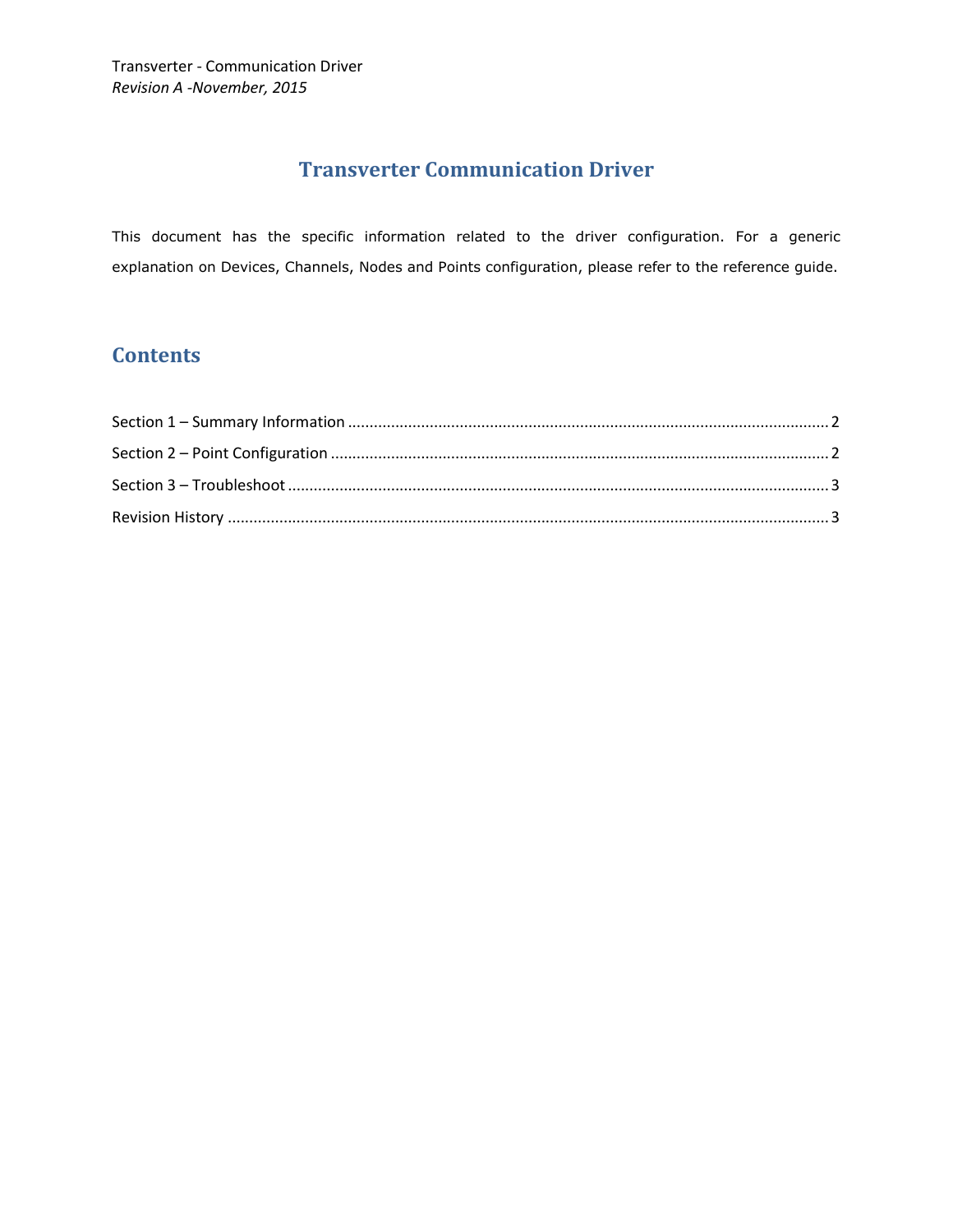#### <span id="page-1-0"></span>**Section 1 – Summary Information**

**Communication Driver Name**: Transverter **Current Version**: 1.1 **Implementation DLL**: T.ProtocolDriver. Transverter.dll **Protocol**: Transverter **Interface**: Transverter library **Description**: Transverter driver implements communication with devices compatibles with Transverter library. The communications blocks are dynamically created according the pooling cycle defined on the AccessType for each Device Point. **PLC types supported:** Any equipament compatible with Transverter library **PC Hardware requirements**: Raspberry PI

**Supported Equipaments: T13x and HT2000**

#### <span id="page-1-1"></span>**Section 2 – Point Configuration**

The syntax for the Transverter communication points is: <Equipament>:<Property>:<Line/Relay/Module>

Where:

<Equipament>: T13x or HT2000

<Property>: LineCurrent, LineFrequency, etc. [See manual of Transverter Library]

<Line/Relay/Module>: Optional number [See manual of Transverter Library]

Ex: T13x: LineFrequency, HT2000:MaxV190:0